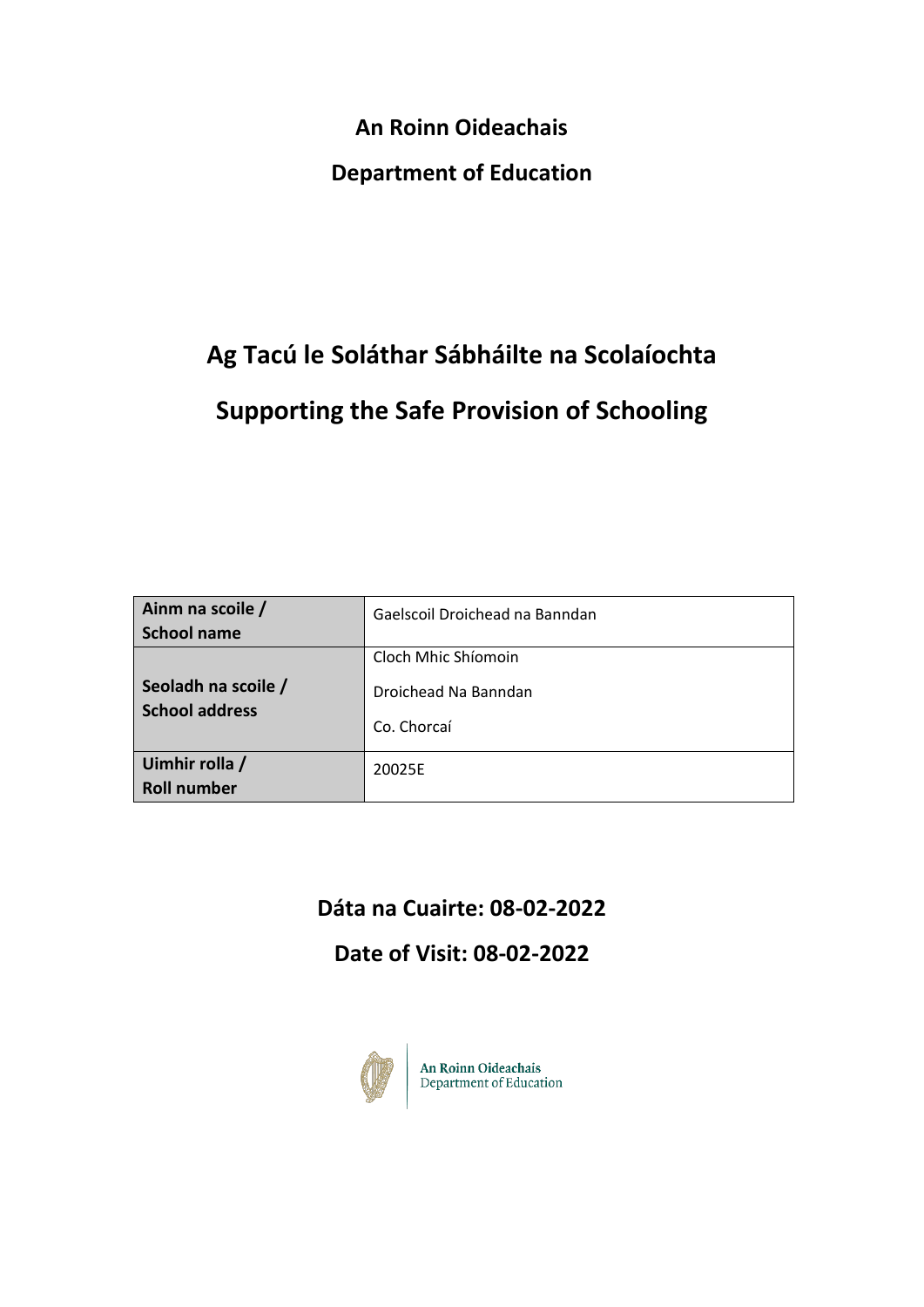#### **CAD É TUAIRISC UM THACÚ LE SOLÁTHAR SÁBHÁILTE NA SCOLAÍOCHTA (TSSS)?**

Tá soláthar sábháilte agus inbhuanaithe na scolaíochta mar thosaíocht náisiúnta tar éis tréimhse fhada dúnta ar chúiseanna sláinte poiblí. Tá sé ríthábhachtach go ndeimhnítear gur timpeallachtaí sábháilte foghlama agus oibre iad na scoileanna don uile dhuine agus tá sé i gceist go dtacóidh an treoir mhionsonraithe atá eisithe ag an Roinn Oideachais chuig gach scoil agus suíomh le soláthar leanúnach na scolaíochta. Soláthraíonn an treoir príomhtheachtaireachtaí chun baol COVID-19 a íoslaghdú don fhoireann, d'fhoghlaimeoirí, do theaghlaigh agus don phobal i gcoitinne agus aitheantas tugtha ag an am céanna don tábhacht a bhaineann le soláthar scolaíochta sábháilte agus inbhuanaithe do shláinte agus d'fholláine na ndaltaí agus na sochaí go hiomlán.

Tá clár cuairteanna TSSS ar scoileanna agus ar lárionaid oideachais á dhéanamh ag an gCigireacht chun dearbhú don phobal go bhfuil na treoirlínte seo á gcur i bhfeidhm agus chun tacú le scoileanna agus na treoirlínte atá eisithe ag an Roinn á gcur i bhfeidhm acu.

Is éard atá i dtuairisc TSSS ná tuairisc a fhoilsítear mar thoradh ar chuairt TSSS.

#### **CAD A THARLAÍONN LE LINN CUAIRTE UM SHOLÁTHAR SLÁN NA SCOLAÍOCHTA?**

| Bíonn cigirí i dteagmháil le:<br>Príomhoide na scoile<br>$\bullet$<br>Príomhionadaí(ithe) na nOibrithe<br>٠<br>Roinnt ball foirne<br>٠                                                                       | Déanann cigirí athbhreithniú ar:<br>An Ráiteas Polasaí COVID-19<br>$\bullet$<br>Mheasúnú riosca na scoile le féachaint<br>$\bullet$<br>go bhfuil Covid-19 san áireamh mar<br>riosca<br>Shocruithe na scoile maidir le síniú<br>$\bullet$<br>isteach agus amach |
|--------------------------------------------------------------------------------------------------------------------------------------------------------------------------------------------------------------|----------------------------------------------------------------------------------------------------------------------------------------------------------------------------------------------------------------------------------------------------------------|
| Déanann cigireachtaí breathnóireacht ar:<br>Na socruithe maidir le scaradh fisiciúil<br>Chomharthaíocht COVID-19<br>$\bullet$<br>Na haonaid díghalraithe<br>$\bullet$<br>An limistéar aonraithe<br>$\bullet$ | Déanann cigirí:<br>Seiceálacha um Chosaint Leanaí<br>$\bullet$<br>leibhéal 1                                                                                                                                                                                   |

#### **CONAS AN TUAIRISC SEO A LÉAMH**

Tá na seiceálacha a dhéantar le linn na cigireachta bunaithe ar an bPlean Freagartha COVID – 19 le haghaidh athoscailt shábháilte agus inbhuanaithe scoileanna. Tá ceithre phríomhréimse ag baint leis an seiceálacha thuas:

- 1. Pleanáil
- 2. Príomhionadaí na nOibrithe (PIO\*) a cheapadh
- 3. Oiliúint foirne a sholáthar
- 4. Bearta smachta a chur i bhfeidhm

Tá roinnt seiceálacha i gceist le gach príomhréimse; is iad sin na bearta ar leith ba chóir do scoil a fheidhmiú maidir le gach réimse.

Nuair a chinneann an cigire nach bhfuil ceann de na seiceálacha curtha i bhfeidhm go hiomlán ag an scoil, bíonn tráchtaireacht bhreise ar an seiceáil sin sa tuairisc. Moltar freisin bearta ba cheart don scoil a ghlacadh chun an treoir atá curtha ar fáil a chur i bhfeidhm go hiomlán.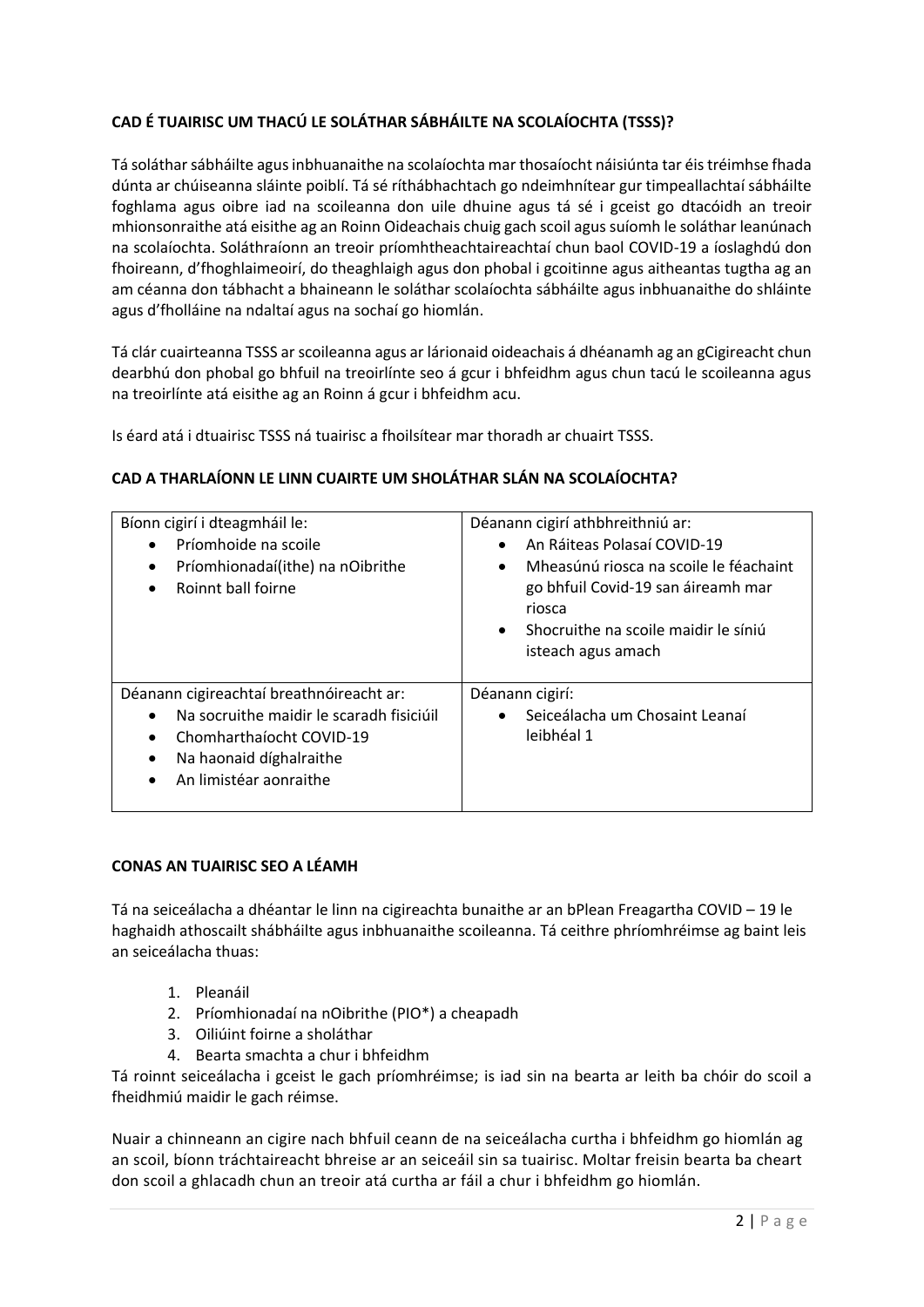Léirítear sa tuairisc freisin ar chomhlíon an scoil na riachtanais maidir leis na trí sheiceáil um chosaint leanaí a rinneadh le linn na cuairte.

Tá *Treoir um Thacú le Soláthar Sábháilte na Scolaíochta (TSSS)* foilsithe ar láithreán gréasáin na Roinne Oideachais agus is féidir é a rochtain anseo. Tá mionsonraí sa treoir ar an tslí ina dtugtar faoi chuairteanna TSSS agus tá fáil ann freisin ar an gcreat iomlán a bhíonn in úsáid ag cigirí le linn na gcuairteanna.

Tugadh deis do bhord bainistíochta na scoile a thuairim a léiriú ar thorthaí agus ar mholtaí na tuairisce i scríbhinn; ní bhfuarthas freagra ón mbord.

#### **CAOMHNÚ LEANAÍ**

Le linn na meastóireachta, rinneadh seiceáil mar a leanas ar nósanna imeachta na scoile maidir le caomhnú leanaí:

- 1. Tá ainm an teagmhálaí ainmnithe agus an ráiteas slánchumhdaithe leanaí ar taispeáint go feiceálach gar do phríomhdhoras na scoile / sa limistéar fáiltithe.
- 2. Tá ráiteas slánchumhdaithe leanaí na scoile faofa ag an mbord agus áirítear ann athbhreithniú bliantúil agus measúnú riosca.
- 3. Tá sé dearbhaithe ag gach múinteoir ar tugadh cuairt orthu go bhfuil ráiteas slánchumhdaithe leanaí na scoile léite acu agus go bhfuil siad eolach ar a bhfreagrachtaí mar dhuine faoi shainordú.

Bhí cleachtas na scoile ag teacht lena n-éilítear faoi gach ceann de na seiceálacha thuas.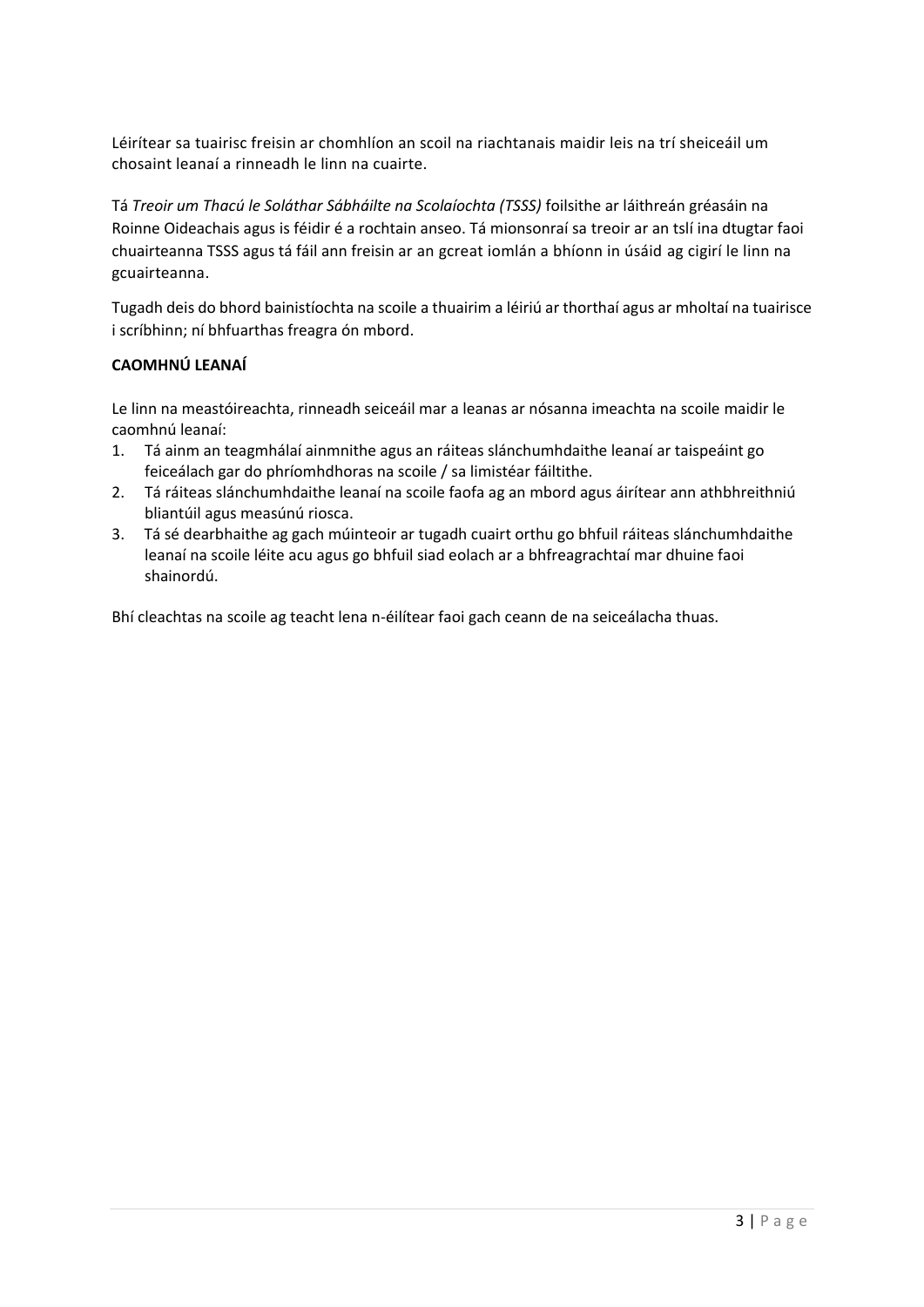| RÉIMSE 1: PLEANÁIL |                                                                                                                                                                                                                          |    |
|--------------------|--------------------------------------------------------------------------------------------------------------------------------------------------------------------------------------------------------------------------|----|
| 1.                 | Tá beartas COVID-19 i bhfeidhm sa scoil                                                                                                                                                                                  | Tá |
| 1a.                | Cuimsítear sa bheartas, ar a laghad, na gealltanais atá leagtha amach in Aguisín 1 den<br>Phlean Freagartha COVID-19 le haghaidh Athoscailt Shábháilte Inbhuanaithe na<br>Scoileanna                                     | Τá |
| 1 <sub>b</sub>     | Tá fianaise ann go ndearnadh an polasaí a chomhroinnt leis an bhfoireann, le<br>daltaí/scoláirí agus le tuismitheoirí                                                                                                    | Τá |
| 1c.                | Deimhníonn príomhoide na scoile agus PIO go bhfuil cur amach acu ar Phlean<br>Freagartha COVID-19 athbhreithnithe d'oibriú sábháilte agus inbhuanaithe Iar-<br>Bhunscoileanna / Bunscoileanna agus Scoileanna Speisialta | Τá |
| $\mathbf{2}$ .     | Rinne an scoil a measúnú riosca sláinte agus sábháilteachta a uasdátú chun<br>na contúirtí a aithint agus chun na bearta rialaithe ábhartha a bhaineann le<br>COVID-19 a leagan amach                                    | Tá |
| 2a.                | Cuimsítear i measúnú riosca na scoile COVID-19 mar riosca agus sainaithnítear ann<br>bearta rialaithe gaolmhara                                                                                                          | Τá |

| RÉIMSE 2: CEAPACHÁN PRÍOMHIONADAÍ OIBRITHE |                                                                                                                                                                                                                  |    |
|--------------------------------------------|------------------------------------------------------------------------------------------------------------------------------------------------------------------------------------------------------------------|----|
| 3.                                         | Tá Príomhionadaí na nOibrithe (PIO) ceaptha ag an scoil                                                                                                                                                          | Tá |
| 3а.                                        | Tá ainm PIO ar fáil                                                                                                                                                                                              | Τá |
| 3 <sub>b</sub>                             | Bhí na baill foirne scoile ar labhair siad leo le linn na cuairte ar an eolas faoi PIO                                                                                                                           | Τá |
| 3с.                                        | Léirítear sa plé le PIO go bhfuil sé / sí ar an eolas faoi ról agus freagrachtaí PIO mar atá<br>mínithe in Aquisín 8 de Phlean Freagartha COVID-19 maidir le hoscailt shábháilte agus<br>inbhuanaithe scoileanna | Τá |
| 3d.                                        | Deimhníonn PIO go bhfuil oiliúint curtha i gcrích aige / aici do PIOnna                                                                                                                                          | Τá |
| 3е.                                        | Dheimhnigh PIO go bhfaigheann sé/sí am cosanta, de réir threoirlínte na RO, chun é/í a<br>chumasú a gcuid dualgas a chomhlíonadh sa ról sin                                                                      | Τá |

| RÉIMSE 3: SOLÁTHAR LE hAGHAIDH OILIÚINT FOIRNE |                                                                                                                                                           |    |
|------------------------------------------------|-----------------------------------------------------------------------------------------------------------------------------------------------------------|----|
| 4.                                             | Dheimhnigh an scoil go bhfuil athbhreithniú déanta ag an bhfoireann ar an<br>ábhar oiliúna atá curtha ar fáil ag an Roinn Oideachais (sonraí i gCuid 4.1) | Τá |
| 4a.                                            | Dheimhnigh na baill foirne scoile ar labhraíodh leo le linn na cuairte go bhfuil oiliúint<br>ábhartha déanta acu                                          | Τá |
|                                                |                                                                                                                                                           |    |
| 5.                                             | Tá an fhoirm um Fhilleadh ar Obair comhlánaithe ag gach ball foirne                                                                                       | Tá |
| 5a.                                            | Dheimhnigh an príomhoide go bhfuil foirm um Fhilleadh ar Obair comhlánaithe ag<br>gach ball foirne                                                        | Τá |

| <b>RÉIMSE 4: BEARTA RIALAITHE</b> |                                                                                                                                                                               |    |
|-----------------------------------|-------------------------------------------------------------------------------------------------------------------------------------------------------------------------------|----|
| 6.                                | Tá nósanna imeachta i bhfeidhm ag an scoil chun déileáil le cás amhrasta de<br>COVID-19 de réir Plean Freagartha COVID-19 d'oscailt sábháilte agus<br>inbhuanaithe scoileanna | Tá |
| 6a.                               | Tá príomhoide na scoile agus PIO ar an eolas faoi na nósanna imeachta chun déileáil le<br>cás amhrasta                                                                        | Τá |
| 6 <b>b</b> .                      | Tá limistéar leithlise réidh                                                                                                                                                  | Τá |
| 6с.                               | Tá uimhreacha teagmhála do thuismitheoirí ar fáil                                                                                                                             | Τá |
| 6d.                               | Tá soláthar TCP ar fáil ag an scoil                                                                                                                                           | Τá |
|                                   | Tá póstaeir agus comharthaíocht eile curtha ar taispeáint ag an scoil chun<br>cosc a chur ar thabhairt isteach agus scaipeadh COVID-19                                        | Tá |
| 7a.                               | Tá fianaise le feiceáil ar phóstaeir agus ar chomharthaíocht ar fud na scoile                                                                                                 | Τá |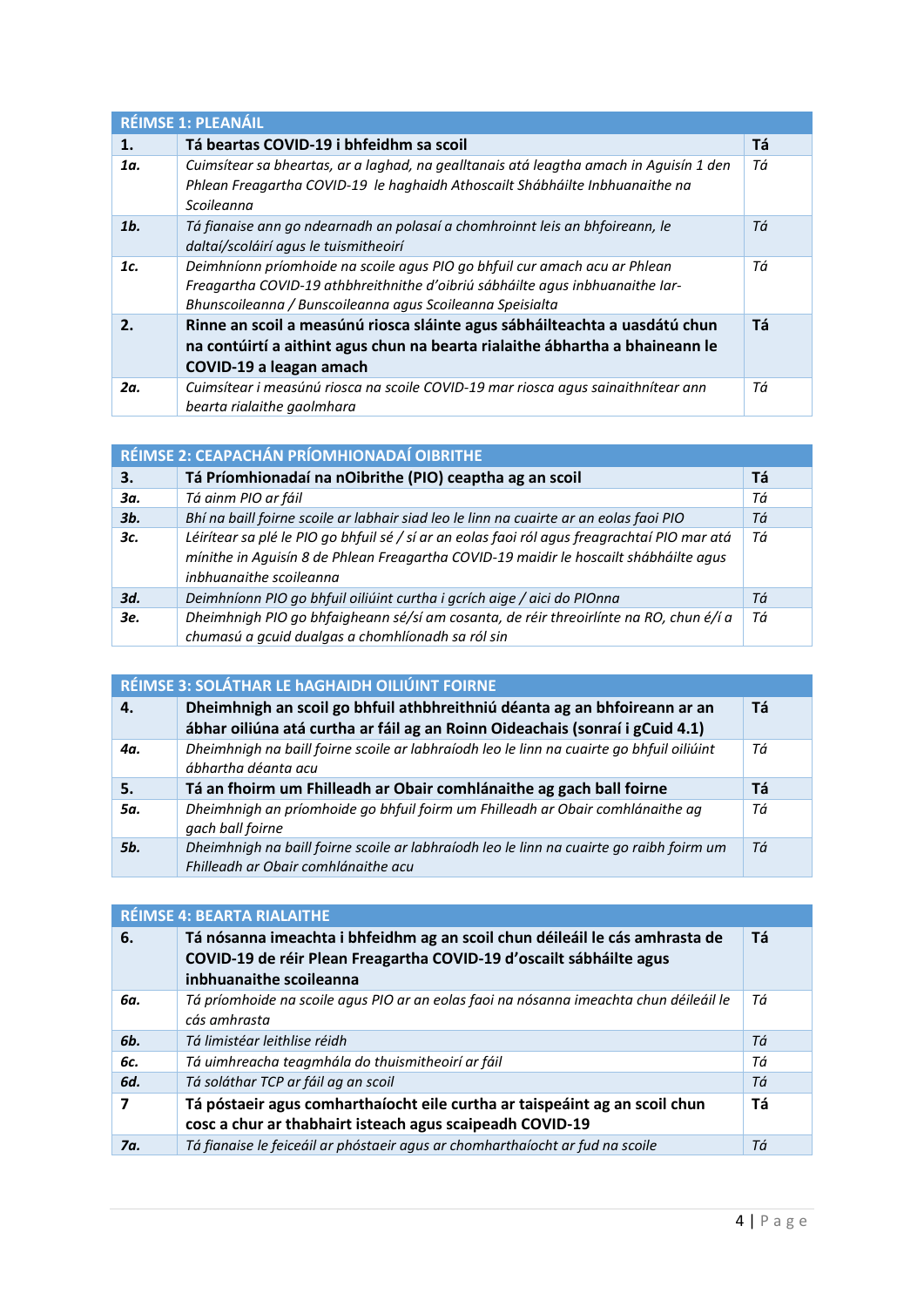| 8.  | Tá athruithe curtha i bhfeidhm ag an scoil ar leagan amach na scoile agus an<br>tseomra ranga chun tacú le scaradh fisiceach agus chun glanadh leanúnach<br>na scoile a éascú de réir alt 5.4 de threoirlínte na Roinne | Тá |
|-----|-------------------------------------------------------------------------------------------------------------------------------------------------------------------------------------------------------------------------|----|
| 8a. | Tá fianaise le feiceáil de sheomraí ranga atá leagtha amach in athuair chun na<br>híoscheanglais maidir le scaradh fisiceach a chur san áireamh                                                                         | Τá |
| 8b. | Tá stáisiún sláintíochta ar fáil ag príomhphointí iontrála agus imeachta don scoil                                                                                                                                      | Τá |
| 8c. | Tá stáisiúin sláintíochta ar fáil go rialta ar fud na scoile                                                                                                                                                            | Τá |
| 8d. | Caitheann múinteoirí, baill foirne eile agus daltaí/scoláirí clúdaigh aghaidhe de réir<br>threoirlínte/riachtanas na RO                                                                                                 | Τá |
| 8e. | Ní mór do chuairteoirí chun na scoile clúdaigh aghaidhe a chaitheamh                                                                                                                                                    | Τá |
| 8f. | Tá bearta i bhfeidhm ag an scoil chun idirghníomhaíocht a laghdú agus scaradh<br>fisiceach a mhéadú lasmuigh de na seomraí ranga                                                                                        | Τá |
| 8g. | Tá socruithe i bhfeidhm chun scaradh fisiceach sa seomra foirne a éascú                                                                                                                                                 | Τá |
| 8h. | Tá bearta i bhfeidhm le haghaidh aerála maith agus riachtanais/ treoracha reatha na<br>RO á gcur san áireamh                                                                                                            | Τá |
| 9.  | Na socruithe is gá a bheith déanta chun srian a choinneáil ar an rochtain ar<br>an scoil ag cuairteoirí riachtanacha agus taifid a choinneáil ar theagmhálaithe<br>leis an scoil                                        | Τá |
| 9a. | Coinnítear logleabhar teagmhála le haghaidh cuairteoirí                                                                                                                                                                 | Τá |
| 10  | Dheimhnigh príomhoide na scoile go bhfuil socruithe glantacháin feabhsaithe<br>trína léirítear go bhfuil treoir na Roinne i bhfeidhm                                                                                    | Τá |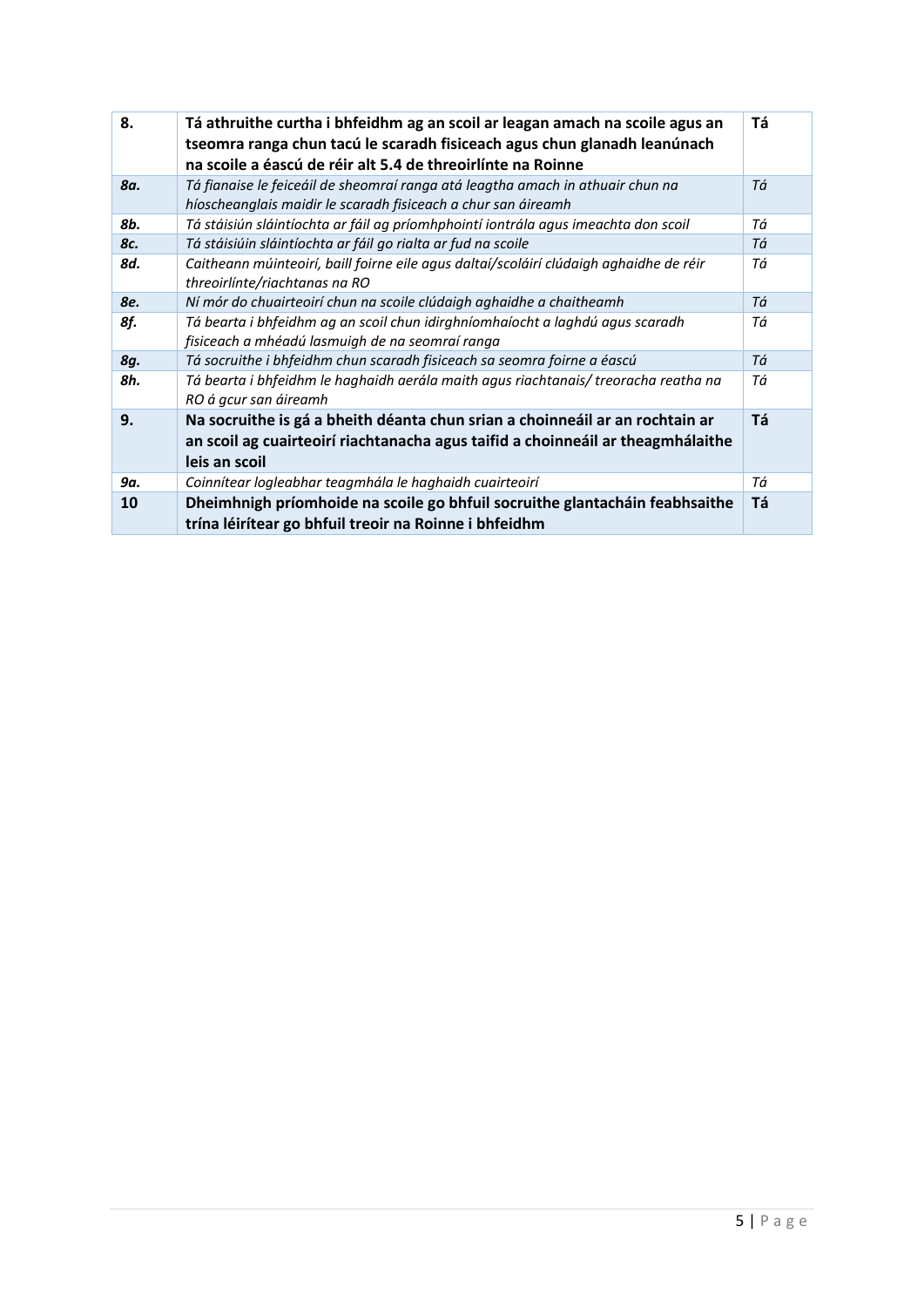#### **WHAT IS A SUPPORTING THE SAFE PROVISION OF SCHOOLING (SSPS) REPORT?**

The safe and sustainable provision of schooling in the context of the current public health pandemic is an important national priority. Ensuring that schools are safe learning and working environments for all is vital and the detailed guidance issued by the Department of Education (DE) to all schools and settings is designed to support the ongoing provision of schooling. The guidance provides key messages to minimise the risk of COVID–19 for staff, learners, families and the wider community while recognising the importance of the safe and sustainable provision of schooling for the health and wellbeing of students and of society as a whole.

The Inspectorate carries out a programme of SSPS visits to schools and centres for education in order to provide an assurance to the public that the Department's guidelines are being implemented and to support schools in implementing them.

An SSPS report is a report that is published following an SSPS visit.

#### **DURING AN SSPS VISIT THE INSPECTOR:**

| Engages with:<br>Principal<br>Lead Worker Representative(s)<br>Selection of staff members<br>$\bullet$               | Reviews:<br><b>COVID-19 Policy Statement</b><br>$\bullet$<br>School's risk assessment to see that<br>$\bullet$<br>Covid-19 is added as a risk<br>School's arrangements for signing in<br>$\bullet$<br>and out |
|----------------------------------------------------------------------------------------------------------------------|---------------------------------------------------------------------------------------------------------------------------------------------------------------------------------------------------------------|
| Observes:<br>Physical distancing arrangements<br>COVID-19 signage<br>Sanitising units<br>Isolation area<br>$\bullet$ | Conducts:<br>Level 1 Child Protection Checks                                                                                                                                                                  |

#### **HOW TO READ THIS REPORT**

The checks conducted during this inspection are based on the COVID – 19 Response Plan for the safe and sustainable reopening of schools. The checks are grouped into four main areas:

- 1. Planning
- 2. Appointment of a Lead Worker Representative (LWR)
- 3. Provision of staff training
- 4. Implementation of control measures

Each main area has a number of checks; these are the specific actions that a school should take in relation to each area.

When the inspector determines that the school has not fully implemented one of the checks, the report provides some additional comment on the check. It also advises on actions that the school should take in order to fully implement the guidance provided.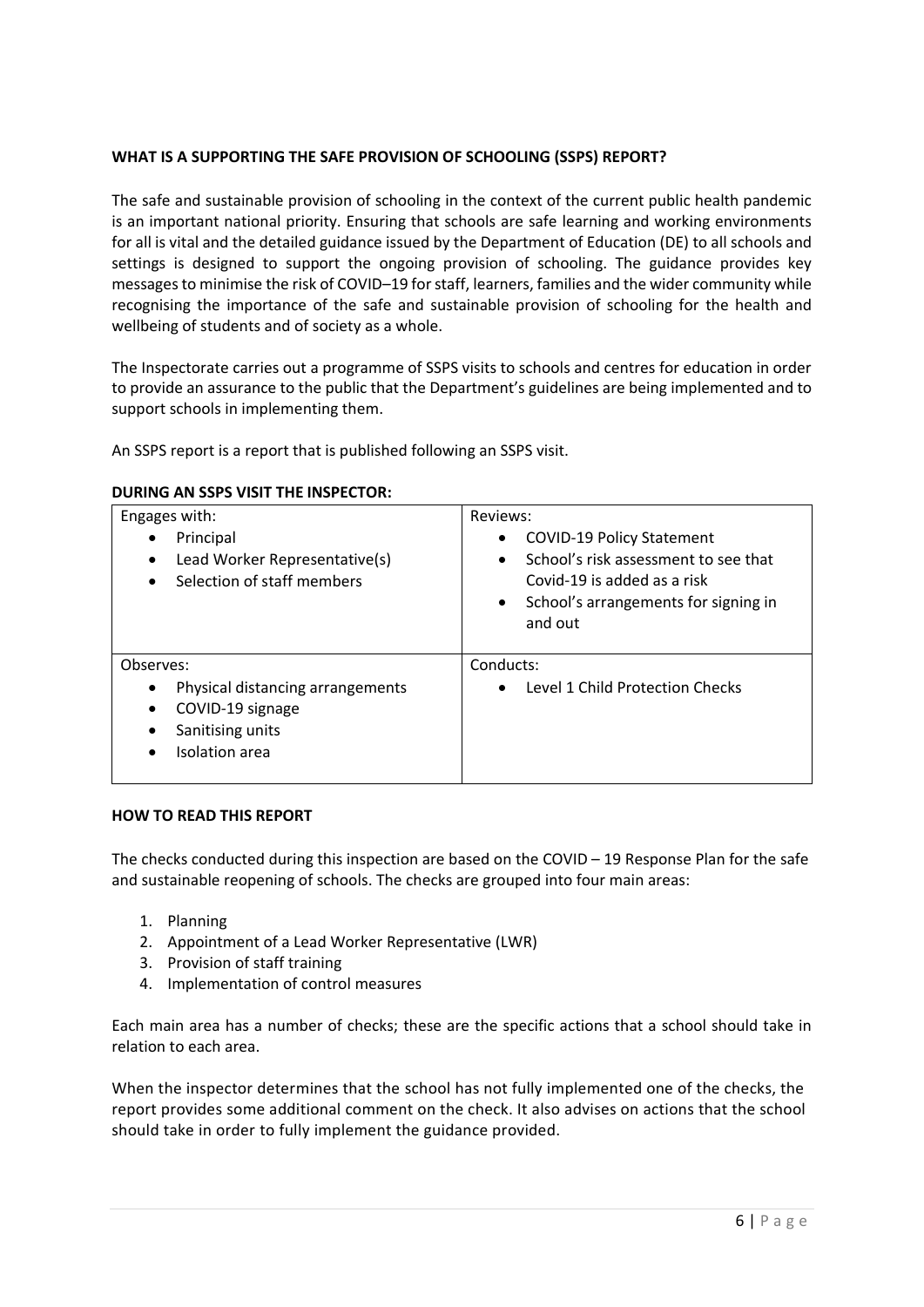The report also indicates whether or not the school met the requirements in relation to the three child protection checks conducted during the visit.

A *Guide to Supporting the Safe Provision of Schooling (SSPS)* is published on the website of the Department of Education and can be accessed here. This guide details how SSPS visits are carried out and also provides the full framework used by inspectors during the visits.

The board of management was given an opportunity to comment in writing on the findings and recommendations of the report; a response was not received from the board.

#### **CHILD PROTECTION**

During the visit, the following checks in relation to the school's child protection procedures were conducted:

- 1. The name of the DLP and the Child Safeguarding Statement are prominently displayed near the main entrance to the school.
- 2. The Child Safeguarding Statement has been ratified by the board and includes an annual review and a risk assessment.
- 3. All teachers visited reported that they have read the Child Safeguarding Statement and that they are aware of their responsibilities as mandated persons.

The school met the requirements in relation to each of the checks above.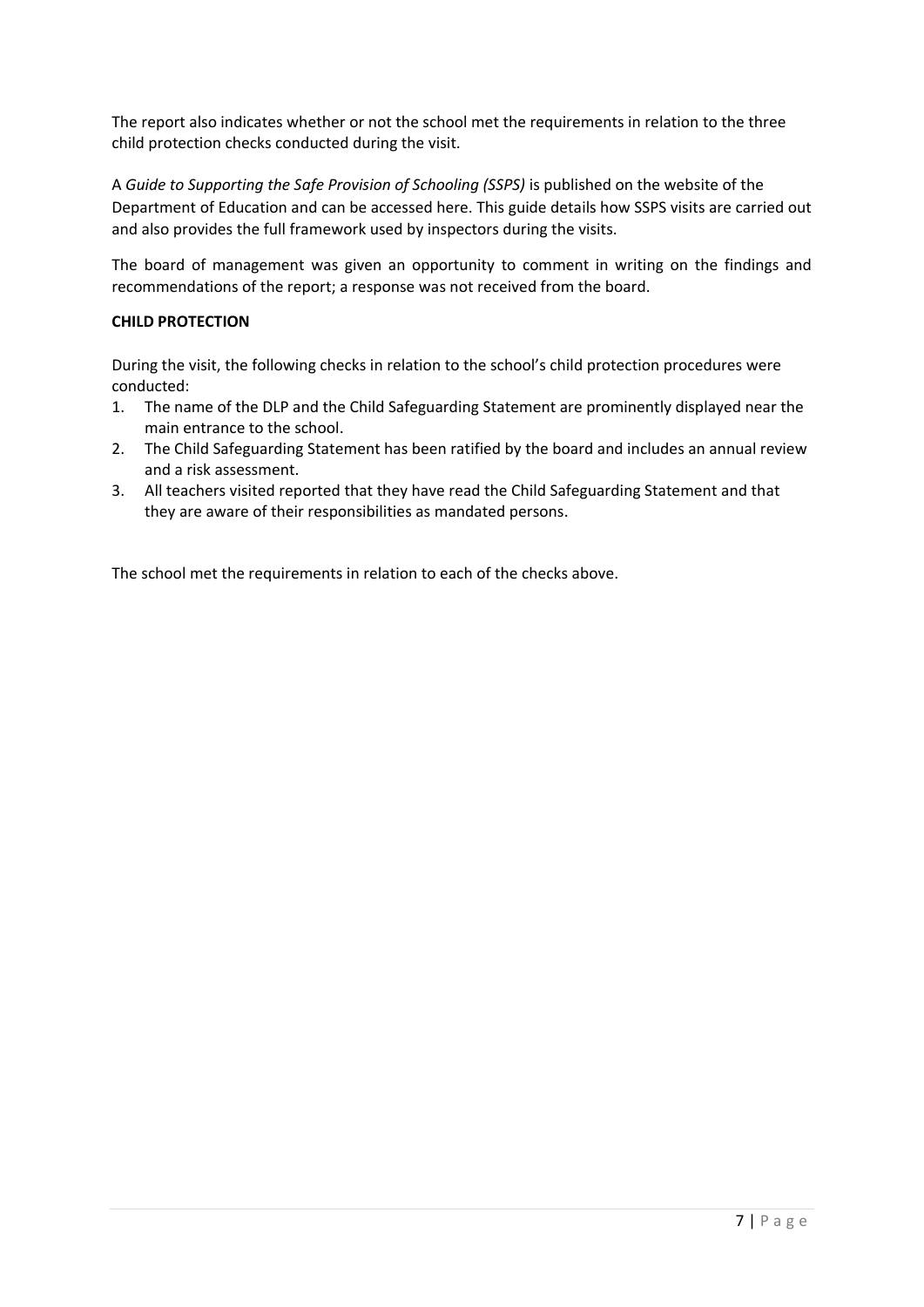| <b>AREA 1: PLANNING</b> |                                                                                                                                                                                                                             |            |
|-------------------------|-----------------------------------------------------------------------------------------------------------------------------------------------------------------------------------------------------------------------------|------------|
| 1.                      | The school has a COVID-19 policy in place                                                                                                                                                                                   | <b>Yes</b> |
| 1a.                     | The policy contains, at a minimum, the commitments set out in Appendix 1 of the<br>COVID-19 Response Plan for the safe and sustainable opening of schools                                                                   | Yes        |
| 1 <sub>b</sub>          | There is evidence that the policy was shared with staff, pupils/students and parents                                                                                                                                        | Yes        |
| 1c.                     | The school principal and Lead Worker Representative (LWR) confirm that they are<br>familiar with the revised COVID-19 Response Plan for the safe and sustainable<br>operation of Post-Primary / Primary and Special Schools | Yes.       |
| 2.                      | The school has updated its health and safety risk assessment to identify the<br>hazards and outlining the relevant control measures associated with COVID-<br>19                                                            | Yes        |
| 2a.                     | The school's risk assessment includes COVID-19 as a risk and identifies associated<br>control measures                                                                                                                      | Yes        |

| <b>AREA 2: APPOINTMENT OF A LEAD WORKER REPRESENTATIVE</b> |                                                                                                                                                                                                                |     |
|------------------------------------------------------------|----------------------------------------------------------------------------------------------------------------------------------------------------------------------------------------------------------------|-----|
| 3.                                                         | The school has appointed a Lead Worker Representative                                                                                                                                                          | Yes |
| Зα.                                                        | The name of LWR(s) is available                                                                                                                                                                                | Yes |
| 3b.                                                        | The members of school staff that were spoken to during the visit were aware of the<br>identity of the LWR                                                                                                      | Yes |
| 3с.                                                        | A discussion with LWR(s) shows that he/she is aware of the role and responsibilities of<br>a LWR(s) as outlined in Appendix 8 of the COVID-19 Response Plan for the safe and<br>sustainable opening of schools | Yes |
| 3d.                                                        | The LWR(s) confirms that he/she has completed training for LWRs                                                                                                                                                | Yes |
| 3е.                                                        | The LWR confirmed that (s)he receives protected time, in line with DE guidelines, to<br>enable them to carry out their duties in that role                                                                     | Yes |

| <b>AREA 3: PROVISION FOR STAFF TRAINING</b> |                                                                                      |     |
|---------------------------------------------|--------------------------------------------------------------------------------------|-----|
| 4.                                          | The school has ensured that staff have reviewed the training materials               | Yes |
|                                             | provided by the Department of Education                                              |     |
| 4a.                                         | The members of school staff that were spoken to during the visit confirm that they   | Yes |
|                                             | have completed relevant training                                                     |     |
| 5.                                          | All staff have completed a Return to Work (RTW) form                                 | Yes |
| 5a.                                         | The principal confirmed that all staff have completed a RTW form                     | Yes |
| 5b.                                         | The members of school staff that were spoken to during the visit confirmed that they | Yes |
|                                             | completed a RTW form                                                                 |     |

| <b>AREA 4: CONTROL MEASURES</b> |                                                                                                                                                                                |     |
|---------------------------------|--------------------------------------------------------------------------------------------------------------------------------------------------------------------------------|-----|
| 6.                              | The school has procedures in place for dealing with a suspected case of<br>COVID-19 in line with the COVID-19 Response Plan for the safe and<br>sustainable opening of schools | Yes |
| 6a.                             | The school principal and the LWR are aware of the procedures for dealing with a<br>suspected case                                                                              | Yes |
| 6 <b>b</b> .                    | An isolation area is ready                                                                                                                                                     | Yes |
| 6с.                             | Contact telephone numbers for parents are available                                                                                                                            | Yes |
| 6d.                             | The school has a supply of PPE available                                                                                                                                       | Yes |
| 7.                              | The school has displayed posters and other signage to prevent introduction<br>and spread of COVID-19                                                                           | Yes |
| 7a.                             | There is visual evidence of posters and signage throughout the school                                                                                                          | Yes |